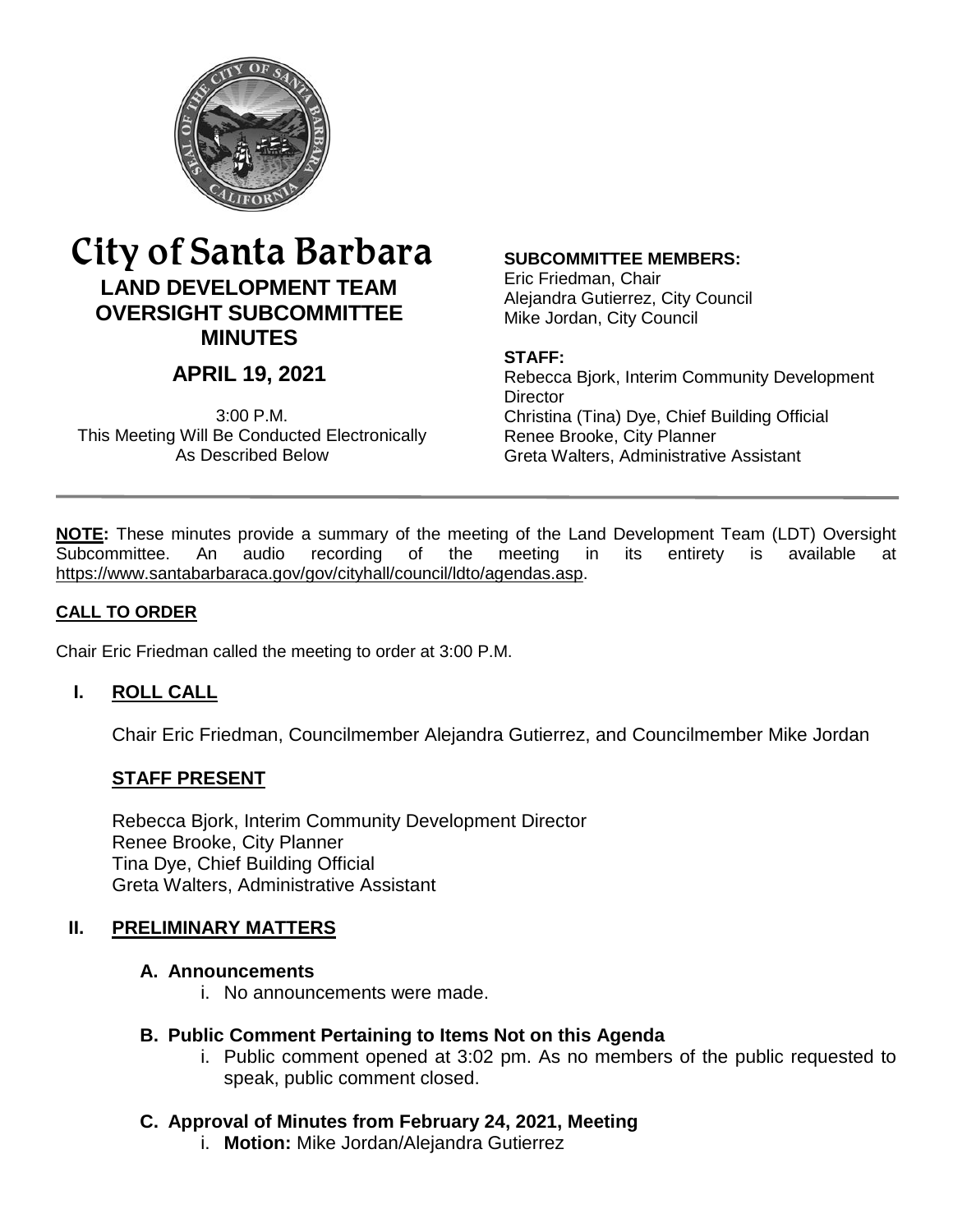Ayes: 3 Nays: 0 Abstentions: 0

#### **III. AGENDA ITEMS**

#### **A. Update on Process Improvements**

- i. City Planner Renee Brooke opened the staff update and provided a review of the purpose and scope of the LDT Oversight Subcommittee.
- ii. Chief Building Official Tina Dye described efforts to clarify and ensure consistency in plan review processes, such as the creation of pre-approved plans for projects requiring storm water/erosion control, revised interpretation of plumbing-fixture code, and recent outreach to designers, architects, and applicants. Mr. Jordan recommended that the City use clearer, more consistent descriptions in the fee structure and corresponding ordinances.
- iii. Ms. Brooke provided an update on implementation of all Novak Group recommendations for improving the City's land development process. Ms. Brooke noted whether recommendations were completed, in process, or not yet started, and provided progress details on each item. Ms. Brooke reported that she will propose a strategy for making recommended municipal code amendments at the June meeting.
- iv. Councilmember Gutierrez encouraged the City to consider using more direct contact from City staff, creating bilingual materials, and avoiding jargon-filled language to communicate complicated land development processes. Councilmember Jordan and Chair Friedman raised questions about customer service training for LDT staff and related advisory bodies, and asked that the subcommittee be kept apprised of training efforts. Councilmember Jordan recommended doing a "temperature check" on implementing recommendations. Ms. Bjork responded that the late summer 2021 public workshop would allow LDT staff to discuss newly implemented and ongoing processes with stakeholders. The workshop would include a listening session in which stakeholders describe their experiences with updated processes and communicate what should be prioritized moving forward.

#### **B. Public Comment**

Public comment opened at 4:40 PM. The following individual spoke:

i. Fred Sweeney

Public comment closed at 4:42 PM.

# **C. Subcommittee's Closing Comments**

i. Councilmember Jordan noted that one of his goals is to consider how the Novak Group's recommendations might be reprioritized. Councilmember Gutierrez stated that she would like to include in the workshop members of the public who do not frequently interact with the Land Development Team and design professionals. Chair Friedman agreed with Councilmember Jordan's observation that the workshop will present an opportunity to refine and reprioritize the recommendations. He asked staff to reach out to chairs of design boards and alert them to the workshop. Chair Friedman also asked staff to include related budget requests in Fiscal Year 2022 budget preparations.